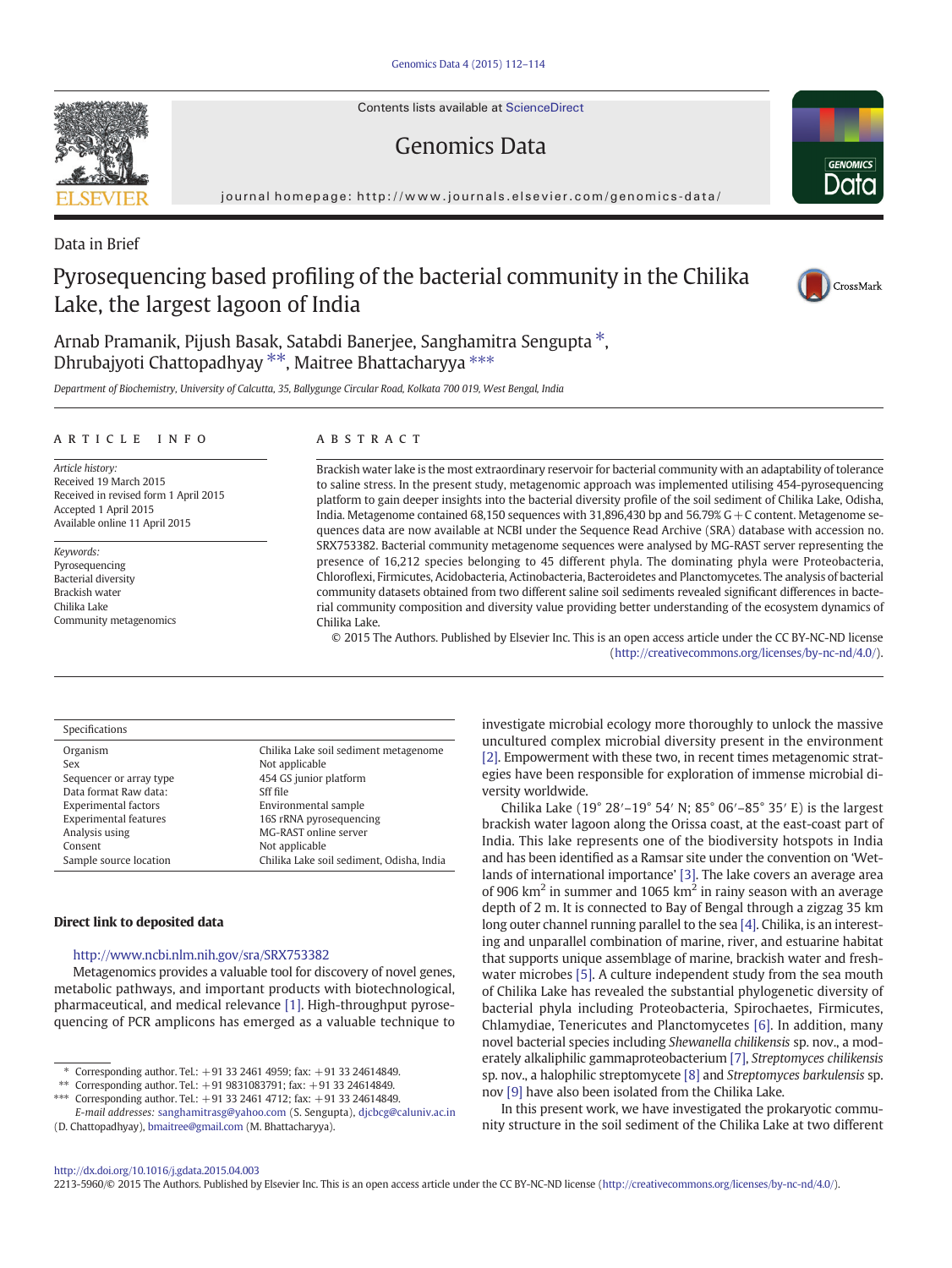salinity gradient by metagenomic approach to find out potential perspective of biotechnological innovations of unexplored lake Chilika. Indeed, the vast majority of microorganisms are yet to be explored in search of biotechnologically precious biomolecules.

Soil sediment samples were collected in triplicate from surface sediments of the Chilika Lake at two different salinity zones, one with moderately high salinity zone (36 PSU) Rambhartia (N1: 19° 39′ 25″N 85° 27′ 43″E) and the other from comparatively less salinity zone (4.66 PSU), Kaluparaghat (N3: 19° 50′ 41″N 85° 24′ 19′E). Metagenomic DNA was extracted by the soil DNA isolation kit (MoBio Laboratories, Carlsbad, CA). Bacterial diversity was analysed by amplification of the V1–V3 region of the 16S rRNA gene according to Basak et al. [\[10\].](#page-2-0) Pyrosequencing was performed on a Roche 454 GS-Junior sequencing platform according to the manufacturer's protocol (454 Life Sciences, USA). The pyrosequence output contains 20,140 reads with 10,330,626 bp size  $(G + C \text{ content } 56.21\%)$  for sample Rambhartia (N1) and 47,906 reads with 23,265,023 bp size ( $G + C$  content 57.03%) for the station Kaluparaghat (N3). Further, the sequences were processed and analysed with MG-RAST on-line server [\[11\].](#page-2-0)

After the analysis of metagenome sequences, a total of 45 phyla were present in the two samples (N1 and N3) of Chilika Lake. In the high salinity zone (Rambhartia) 39 phyla was recorded whereas 44 phyla were observed at low salinity zone (Kaluparaghat) respectively (Fig 1). Interestingly a less number of phyla were observed in the soil sample of Rambhartia, possibly due to the stress produced by high salinity. Proteobacteria is the most dominating phyla in both of the sampling stations. Out of this experimental data, the abundance of Proteobacteria was found to be 35% and 41% at Rambhartia (N1) and Kaluparaghat (N3) respectively. Besides Proteobacteria, Choloroflexi formed 19% and 22% bacterial population in the stations N1 and N3 respectively. The third abundant phyla was Firmicutes at station N1 (15%) but not for the station N3 (1%). Insignificant abundance was detected in both the stations for the phyla Acidobacteria (4%). Most interesting phyla, Actinobacteria accounted 2% for the station at N1 and 3% for N3. Planctomycetes were found to be the less abundant phyla for both stations (N1: 2% and N3: 1%). In summary, the use of 454 pyrosequencing platform allowed us to elucidate the bacterial diversity at two opposite extreme saline zone of Chilika Lake. The rich novel microbial diversity of Chilika Lake, indicates the potentiality to explore new bioactive compounds from the lagoon environment leading immense benefit for industry, therapeutics and basic research.

#### Nucleotide sequence accession number

Metagenome sequence data from this study were submitted to the NCBI Sequence Read Archive (SRA) under accession numbers: SRR1644053 (Rambhartia: N1), SRR1644054 (Kaluparaghat: N3).

# Acknowledgment

This work was financially supported by the NCSCM (National Centre for Sustainable Coastal Management — grant no. 21/RCO/CR/CMR/2013) under the Ministry of Environment and Forests, Government of India. We are indebted to Prof. Dr. Ramesh Ramachandran, Director, NCSCM



Fig. 1. Bacterial community structure of Chilika Lake sediment metagenome.